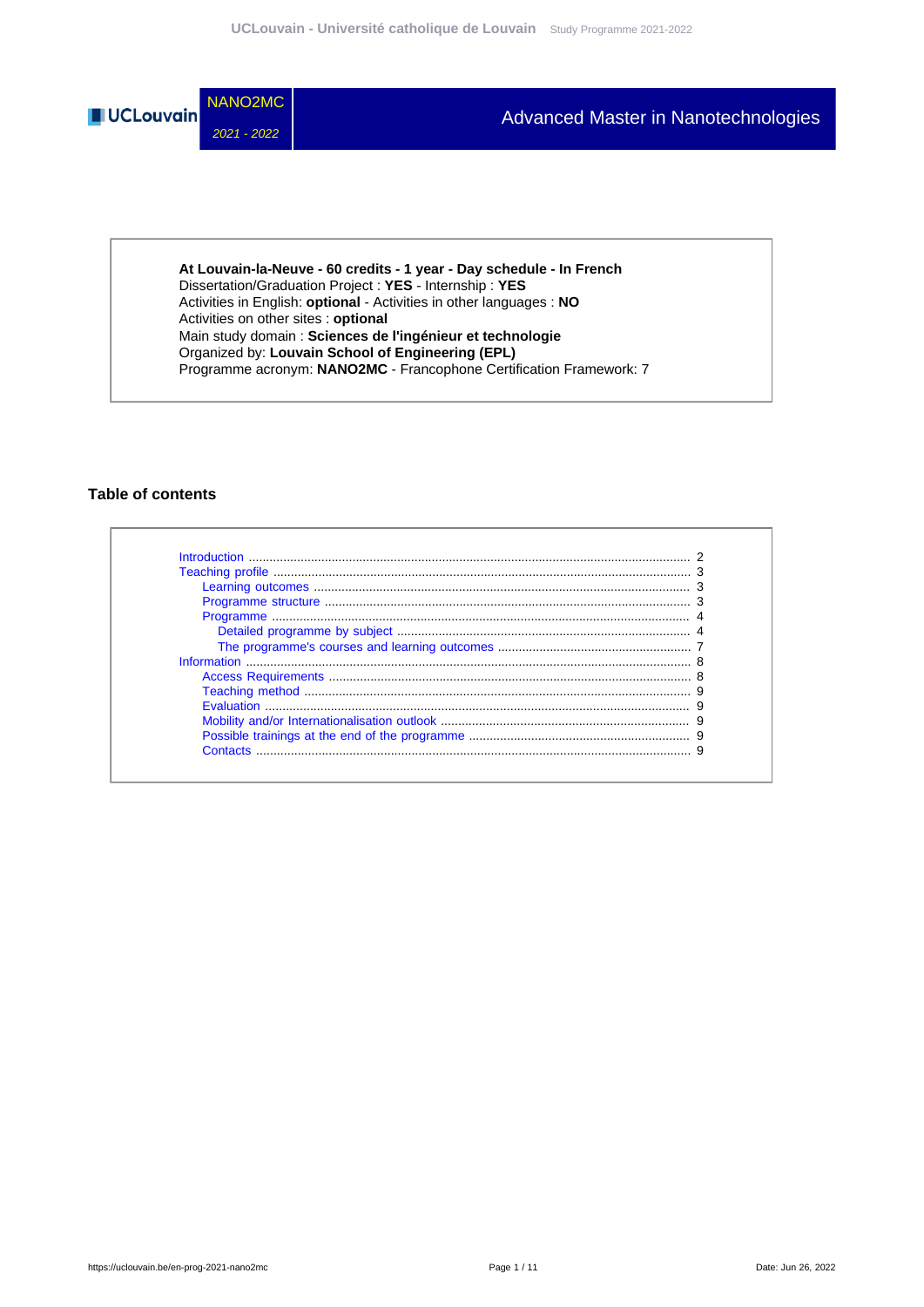# **NANO2MC - Introduction**

# <span id="page-1-0"></span>**Introduction**

### **Introduction**

The programme trains in the multidisciplinary aspect of nanotechnologies and offers five specialisations:

- nanophysics: quantum phenomena, molecular transports, spintronics, simulation, physical characterisations, etc.;
- nanochemistry: synthesis of nanoparticles, chemical and physico-chemical characterisation, quantum chemistry, etc.;
- nanoelectronics: micro- and nanoelectronics, MEMS, NEMS, electronic characterisation, etc.;
- nanomaterials: nanocomposites, nanothreads, nanotubes, polymers, etc.;
- nanobiotechnologies: biomaterials, biophysics, nanomedicine, biosensors, etc.

### **Your profile**

This programme is accessible to:

- holders of a master (120) in engineering sciences;
- holders of a master degree (120) in agronomic sciences and bioengineering, sciences, biomedical and pharmaceutical sciences, as well as holders of the academic degree of master in Business Engineering: upon application for admission;
- holders of Belgian and foreign second-cycle degrees: upon application for admission.

### **Your programme**

In each of the specialisations, the training programme is composed of at least 60 credits.

This programme includes:

- a common core of 30 credits including a research work (thesis) done in a laboratory of one of the six institutions organising the Master (27 credits), transversal seminars and a personnel work (3 credits);
- a specialised training (8 to 15 credits);
- options in the form of courses of your choice (15 to 22 credits).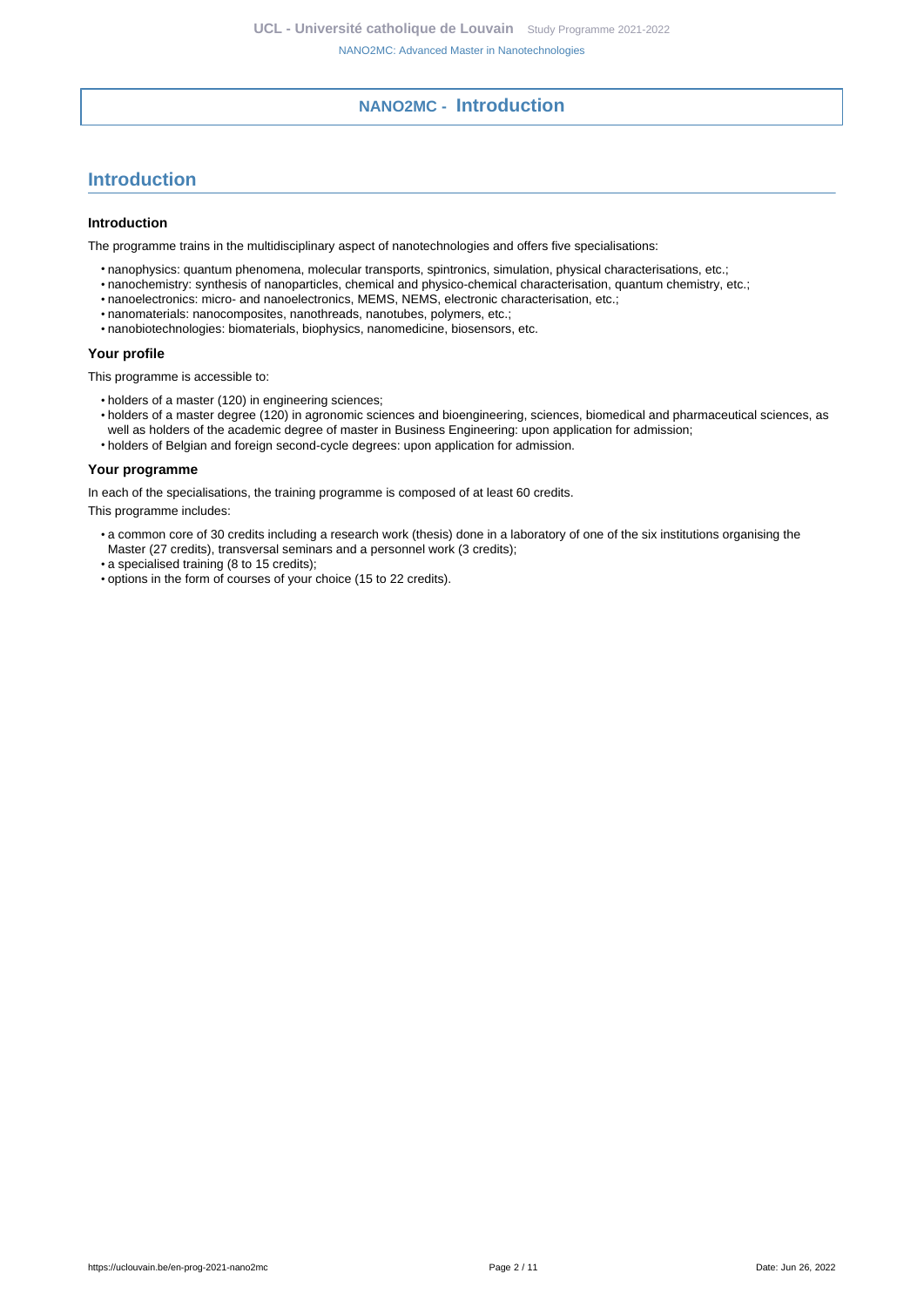# **NANO2MC - Teaching profile**

# <span id="page-2-1"></span><span id="page-2-0"></span>**Learning outcomes**

The Advanced Master in Nanotechnology offers holders of a basic second cycle degree complementary and/or advanced second cycle training in the fields of nanoscience and nanotechnology. It is intended for, on the one hand, those who do not have any training in this field and who wish to specialise in it, or on the other hand, for those who have already taken an option in this field during their Master's and who wish to further their training with a specialisation in another area of nanotechnology, e.g. an electrical engineer wanting to further his/her training in nano-biotechnology.

The Advanced Master in Nanotechnology is a program of 60 credits organised around five main areas of specialisation:

- nanophysics: quantum phenomena, molecular transportation, spintronics, simulation, physical characterisations ...
- nanochemistry: synthesis of nanoparticles, chemical and physico-chemical characterisation, quantum chemistry
- nanoelectronics: micro and nanoelectronics, MEMS, NEMS, electronic characterisation ...
- nanomaterials : nanocomposites, nanofils, nanotubes, nanomedicine, biocaptors ...

This program is also intended to train students in the multidisciplinary aspect of nanotechnology. To this end it puts the accent on the different approaches used in these fields : knowledge of basic phenomena at the nano level, nanomanufacturing or the synthesis of nanostructures, the characterisation of nanostructures and the modelling and numeric simulation at the nano level

It also aims to make stuents aware of the impact on society of nanotechnology by way of interdisciplinary seminars on the following themes : ethics, enonomic perspectives, applications of nanotechnology, toxicity of nanomaterials ...

On successful completion of this programme, each student is able to :

1. mener à son terme une démarche multidisciplinaire de recherche appliquée à la conception et à la fabrication d'un objet fonctionnel dont la taille se situe entre 1 et 100 nm et notamment d'être en mesure d'appliquer au moins deux des quatre compétences suivantes :

1.1. utilisation des notions de phénomènes fondamentaux à l'échelle nanoscopique en vue de concevoir des objets et de matériaux aux propriétés nouvelles,

1.2. synthèse de nanomatériaux ou fabrication de nanostructures fonctionnelles en laboratoire,

1.3. caractérisation des nanostructures pour en connaître la structure et/ou des propriétés fonctionnelles,

1.4. modélisation ou simulation numériquement à l'échelle nanoscopique, en utilisant des outils non-conventionnels, pour prédire des propriétés de l'objet, du matériau ;

2. appliquer la démarche complète de recherche au développement d'un objet fonctionnel dans l'un des domaines suivants : nanophysique, nanochimie, nanoélectronique, nanomatériaux, nanobiotechnologies ;

/

3. estimer l'impact des nanotechnologies sur l'environnement, la santé, le développement économique, l'emploi ;

/

4. organiser son travail de recherche, en équipe de laboratoire, pour le mener à bien

4.1. formuler le cahier des charges du nanomatériau ou du nanodispositif,

4.2. se documenter et résumer l'état des connaissances actuelles dans le domaine de recherche en nanotechnologie,

4.3. mettre en forme un rapport de synthèse visant à expliciter les nouvelles propriétés de l'objet, du matériau, son domaine d'application,

4.4. communiquer oralement et par écrit (sous forme d'article scientifique) les résultats de sa recherche à une équipe d'experts dans le domaine des nanotechnologies.

## <span id="page-2-2"></span>**Programme structure**

In each of the areas of specialisation, the program involves a minimum of 60 credits. This program comprises :

- a core curriculum of 30 credits consisting of

. a research work (thesis) carried out in a laboratory of one of the six institutions organising the Master's (27 credits)

. interdisciplinary seminars and an individual assignment (3 credits) : students follow seminars common to the various streams and do an assignment on some interdisciplinary themes such as ethics, enonomic perspectives, applications of nanotechnology, toxicity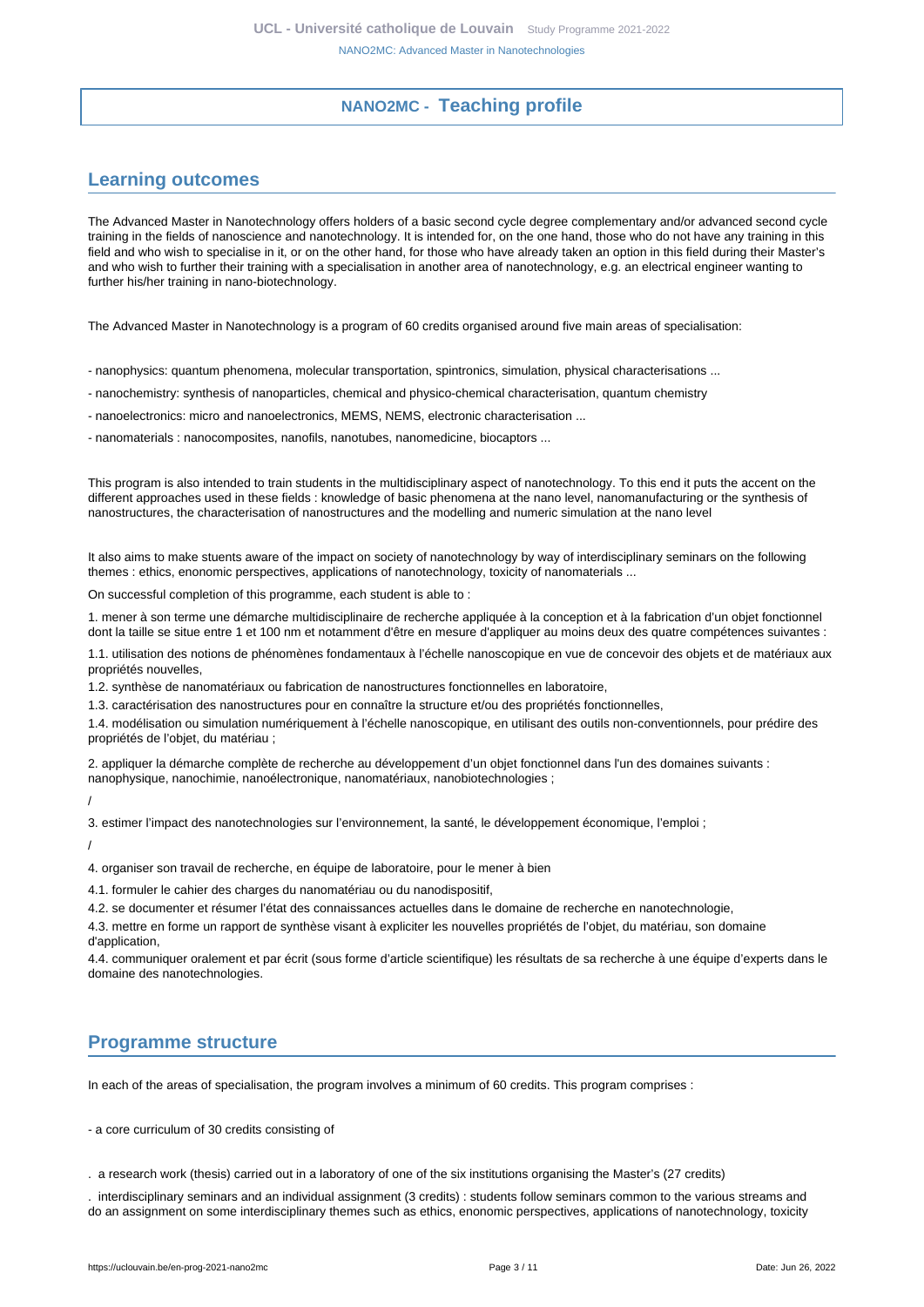of nanomaterials ... ; these seminars are organised in turn by the program partners in the form of thematic days ; the interdisciplinary seminars are compulsory for all the streams and involve all the Master's students.

- specialised training (8 to 15 credits) made up of four basic courses in each of the four disciplines (basic phenomena, nanomanufacturing or nanosynthesis, characterisation of nanostructures and simulation at the nano level) : several basic courses are offered for each of the disciplines, in each of the areas of specialisation, adapted to the previous knowledge of the students ; students will be obliged to choose at least one course in each of the four disciplines

- options in the form of electives (15 to 22 credits)

. in function of their previous studies, students will be able to take general courses (maximum 9 credits), in particular in the chemistry and physics of solids, the chemistry and physics of macromolecules, biochemistry and biophysics ...

. students will specialise in one of the five research or application areas while following specialised courses ; they will devise a multidisciplinary training program in function of the topic of their research work.

Within the area of specialisation, students will, with the assistance of an adviser, devise a coherent program which is adapted to their previous knowledge. With the agreement of their adviser, it is possible to take electives outside the area of specialisation, even out of the Master's program. If during their previous studies students have already taken a particular course or one deemed equivalent, they cannot include this in their program.

Whatever the area of specialisation, the program will comprise a minimum of 60 credits. It may be raised to 75 credits if intensive upgrading courses are considered necessary by the committee responsible for the program in function of the student's previous studies (see admission conditions). The program thus constituted will be submitted for approval to the inter-academic committee responsible for the Master's.

# **NANO2MC Programme**

# <span id="page-3-1"></span><span id="page-3-0"></span>**Detailed programme by subject**

### **CORE COURSES [60.0]**

The program of this master's degree is inter-university. In the lists of teaching units below, the codes of teaching units organised by UCLouvain are preceded by the letter L, those organised by another institution have a code preceded by the letter E. By clicking on the title of the course, you will arrive at its description sheet, which will give you detailed information.

- **O** Mandatory
- Optional
- $\Delta$  Not offered in 2021-2022
- Not offered in 2021-2022 but offered the following year
- $\oplus$  Offered in 2021-2022 but not the following year
- $\Delta \oplus$  Not offered in 2021-2022 or the following year
- **Activity with requisites** 
	- Teaching language (FR, EN, ES, NL, DE, ...)

Click on the course title to see detailed informations (objectives, methods, evaluation...)

### **Tronc commun du master de spécialisation en nanotechnologie**

Les étudiants réalisent un travail de recherche dans un labo d'une des 6 institutions organisant le Master. Ils suivront des séminaires communs aux différentes filières et réaliseront un travail sur un des thèmes transversaux tels que l'éthique, les aspects socioéconomiques, les applications des nanotechnologies et la toxicité des nanomatériaux

| <b>O</b> LNANO2991 | Seminars on the ethical and socio-economical aspects of<br>nanotechnologies | $\lceil q^2 \rceil [15h+15h]$ [3 Credits] |
|--------------------|-----------------------------------------------------------------------------|-------------------------------------------|
| <b>O</b> LNANO2990 | <b>Master Thesis</b>                                                        | $\Box$ $\Box$ [27 Credits]                |

### **-**

L'étudiant suivra au moins un cours de formation de "base" dans chacune des 4 disciplines ci-dessous ( phénomènes fondamentaux, nano-fabrication, caractérisation des nanostructures et simulation à l'échelle nanoscopique) pour un volume de Minimum 8 credits

<u>አን</u>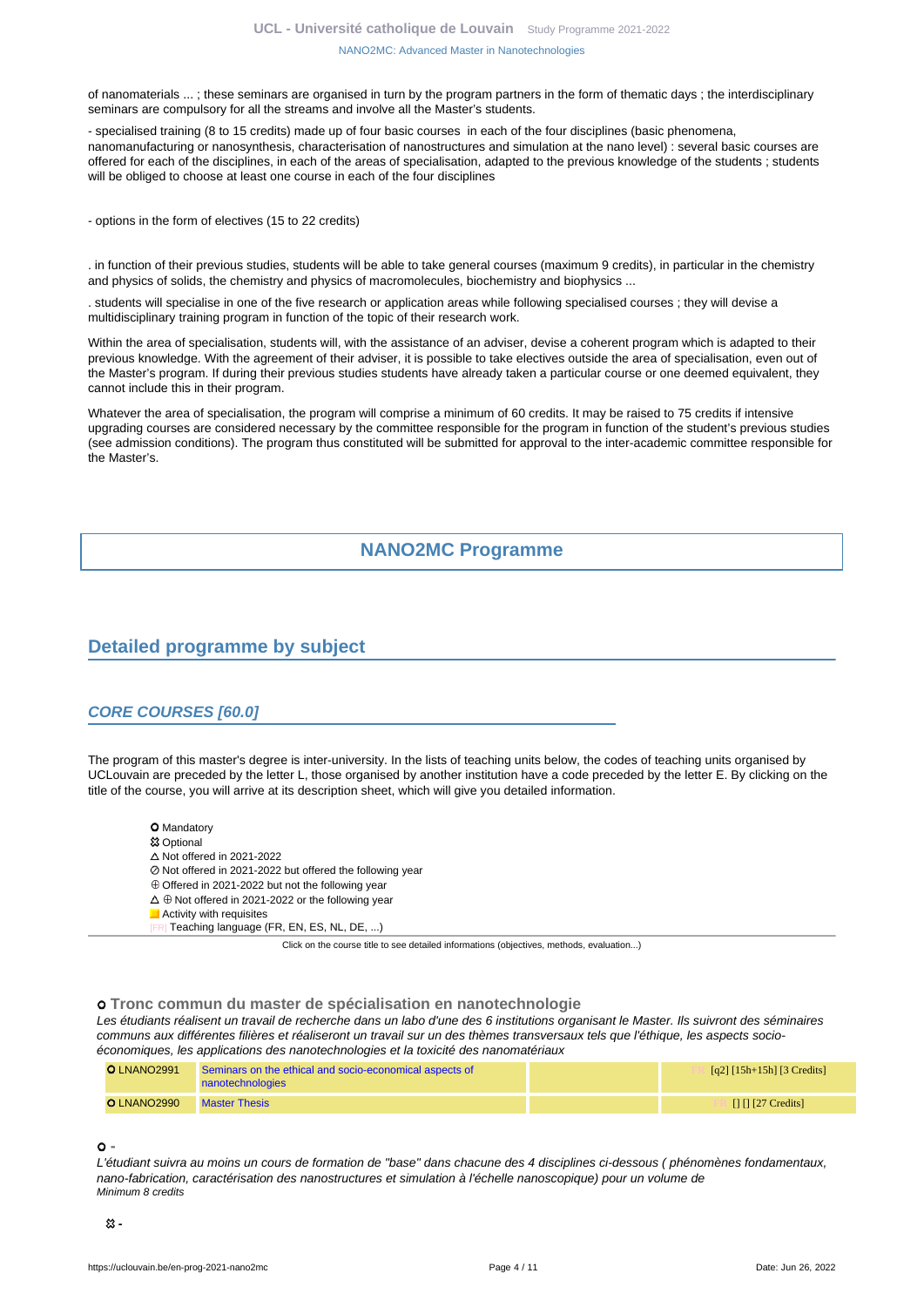## **UCL - Université catholique de Louvain** [Study Programme 2021-2022](https://uclouvain.be/en/study-programme) [NANO2MC: Advanced Master in Nanotechnologies](https://uclouvain.be/en-prog-2021-nano2mc.html)

| Chimie des Interfaces et nanostructures                 |                                                                                  | $[q1]$ [36h+24h] [5 Credits]            |
|---------------------------------------------------------|----------------------------------------------------------------------------------|-----------------------------------------|
| Théorie quantique de l'état solide organique            |                                                                                  | [q1] [12h] [3 Credits]                  |
| Advanced Theoretical Chemistry (UNamur, Cours SCHIM102) |                                                                                  | $[q1]$ [34h+24h] [6 Credits]            |
| Nanochemistry and Nanotechnology                        |                                                                                  | $[q2]$ $[24h+24h]$ $[4$ Credits]        |
| <b>Nanophysics</b>                                      |                                                                                  | $[q1]$ $[24h+24h]$ [5 Credits]          |
| Molecular motors and stochastic processes               |                                                                                  | $[q1]$ [36h+24h] [5 Credits]            |
| Chimie des macromolécules biologiques                   |                                                                                  | $[q2]$ [20h] [2 Credits]                |
| Nanoelectronics / optoelectronics                       |                                                                                  | $[q2]$ [30h+40h] [5 Credits]            |
| <b>Morphogenesis and Instabilities</b>                  |                                                                                  | $[q2]$ [15h+15h] [4 Credits]            |
| Physics of functional oxides                            |                                                                                  | $[q1]$ $[20h+10h]$ $[4$ Credits]        |
| <b>Nanoelectronics</b>                                  | Vincent Bayot (coord.)<br><b>Benoît Hackens</b>                                  | $[q1]$ [30h+30h] [5 Credits]            |
| <b>Physics of Nanostructures</b>                        | Jean-Christophe<br>Charlier (coord.)<br><b>Xavier Gonze</b><br><b>Luc Piraux</b> | $[q1]$ [37.5h+22.5h] [5 Credits]        |
| Introduction aux phénomènes relativistes en chimie      |                                                                                  | [q2] [12h] [3 Credits] $\Delta \oslash$ |
| Nanomaterials ans applications of solid state physics   |                                                                                  | $[q2]$ [45h+15h] [6 Credits]            |
| Interaction rayonnement-matière                         |                                                                                  | $[q1]$ [30h+30h] [6 Credits]            |
| Physique des lasers, optique non-linéaire et quantique  |                                                                                  | $[q1]$ [45h+15h] [6 Credits]            |
| <b>Science and Energy</b>                               |                                                                                  | $[q1]$ [24h] [3 Credits]                |
| Photonique théorique et numérique                       |                                                                                  | $[q2]$ [30h+15h] [3 Credits]            |
| <b>Plasmonique et applications</b>                      |                                                                                  | $[q2]$ [15h+15h] [3 Credits]            |
|                                                         |                                                                                  |                                         |

### **Filière spécialisée en nano-fabrication, nano-manipulation ou nano-synthèse du master de spécialisation en nanotechnologie**

| <b>&amp; ENANO2701</b> | Biocompatible and nanostructured materials          |                                                                         | $[q2]$ [36h+24h] [5 Credits]                                 |
|------------------------|-----------------------------------------------------|-------------------------------------------------------------------------|--------------------------------------------------------------|
| <b>&amp; ENANO2702</b> | Nanomaterials, (electro) synthesis and applications |                                                                         | $[q1]$ [25h] [2 Credits]                                     |
| <b>83 ENANO2703</b>    | Matériaux nanocomposites polymères                  |                                                                         | $[q2]$ [15h+15h] [3 Credits]                                 |
| <b>83 ENANO2704</b>    | <b>Microfabrication techniques</b>                  |                                                                         | $[q1+q2]$ [24h+12h] [5 Credits]                              |
| <b>83 ENANO2705</b>    | Introduction to microsystems and microtechnology    |                                                                         | $[q2]$ [20h+16h] [5 Credits]                                 |
| <b>83 ENANO2706</b>    | Ingénierie des nanomatériaux et matériaux divisés   |                                                                         | $[q1] [15h+15h] [3 Credits]$                                 |
| <sup>3</sup> LELEC2560 | <b>Micro and Nanofabrication Techniques</b>         | Laurent Francis (coord.)<br><b>Benoît Hackens</b><br>Jean-Pierre Raskin | $\lceil q^2 \rceil \lceil 30h + 30h \rceil \lceil 5 \right]$ |
| <b>&amp; ENANO2707</b> | Synthèse des matériaux                              |                                                                         | $\lceil q_1 \rceil$ [30h] [3 Credits]                        |

### **Filière spécialisée en caractérisation des nanostructures du master de spécialisation en nanotechnologie**

| <b>&amp; ENANO2601</b>               | <b>Physics of semiconductors</b>                                |                                                                                                                    | $[q1] [10h+5h] [2 Credits]$             |
|--------------------------------------|-----------------------------------------------------------------|--------------------------------------------------------------------------------------------------------------------|-----------------------------------------|
| <b>&amp; ENANO2603</b>               | Microscopie électronique                                        |                                                                                                                    | [q1] [22h+8h] [3 Credits] $\odot$       |
| <b>&amp; ENANO2605</b>               | Characterization of nanostructures by scanning probe techniques |                                                                                                                    | $[q1]$ [15h] [2 Credits]                |
| <b>&amp; ENANO2606</b>               | Microscopie à sonde locale                                      |                                                                                                                    | $[q2]$ [15h+15h] [3 Credits]            |
| <b>&amp; ENANO2607</b>               | <b>Surface Analysis of Materials</b>                            |                                                                                                                    | $[q2]$ $[24h+12h]$ $[5$ Credits]        |
| <b>&amp; LBRNA2102</b>               | Material surface characterisation                               | David Alsteens (coord.)<br><b>Pierre Eloy</b><br>(compensates<br><b>Christine Dupont)</b><br><b>Eric Gaigneaux</b> | $[q2]$ [45h] [5 Credits]                |
| <sup>3</sup> & LELEC <sub>2541</sub> | <b>Advanced Transistors</b>                                     | <b>Denis Flandre</b><br><b>Benoît Hackens</b><br><b>Jean-Pierre Raskin</b>                                         | $[q2]$ [30h+22.5h] [5 Credits]          |
| <b>&amp;3 LMAPR2631</b>              | <b>Surface Analysis</b>                                         | <b>Arnaud Delcorte</b><br><b>Bernard Nysten</b>                                                                    | $[q2]$ [30h+15h] [5 Credits]            |
| <b>&amp; ENANO2608</b>               | Optique expérimentale des Surfaces et des Nanostructures        |                                                                                                                    | [q1] [22h] [3 Credits] $\Delta \oslash$ |
| <b>&amp; ENANO2609</b>               | Caractérisation microstructurales des matériaux                 |                                                                                                                    | $[q2]$ [25h] [2 Credits]                |
| <b>&amp; ENANO2610</b>               | Microscopy applied to materials chemistry                       |                                                                                                                    | $[q2]$ [12h] [3 Credits]                |
| <b>&amp; ENANO2611</b>               | Techniques de caractérisation des surfaces et interfaces        |                                                                                                                    | $\lceil q_1 \rceil$ [30h] [3 Credits]   |
| <sup>33</sup> ENANO2612              | Nanofabrication: principles and techniques                      |                                                                                                                    | $[q2]$ [25h+15h] [4 Credits]            |

 **Filière spécialisée simulation à l'échelle nanoscopique du master de spécialisation en nanotechnologie <sup>23</sup> ENANO2501** [Simulation en Physique des Matériaux](https://uclouvain.be/cours-2021-ENANO2501) **FR FR** [q1] [15h+15h] [3 Credits] ⊕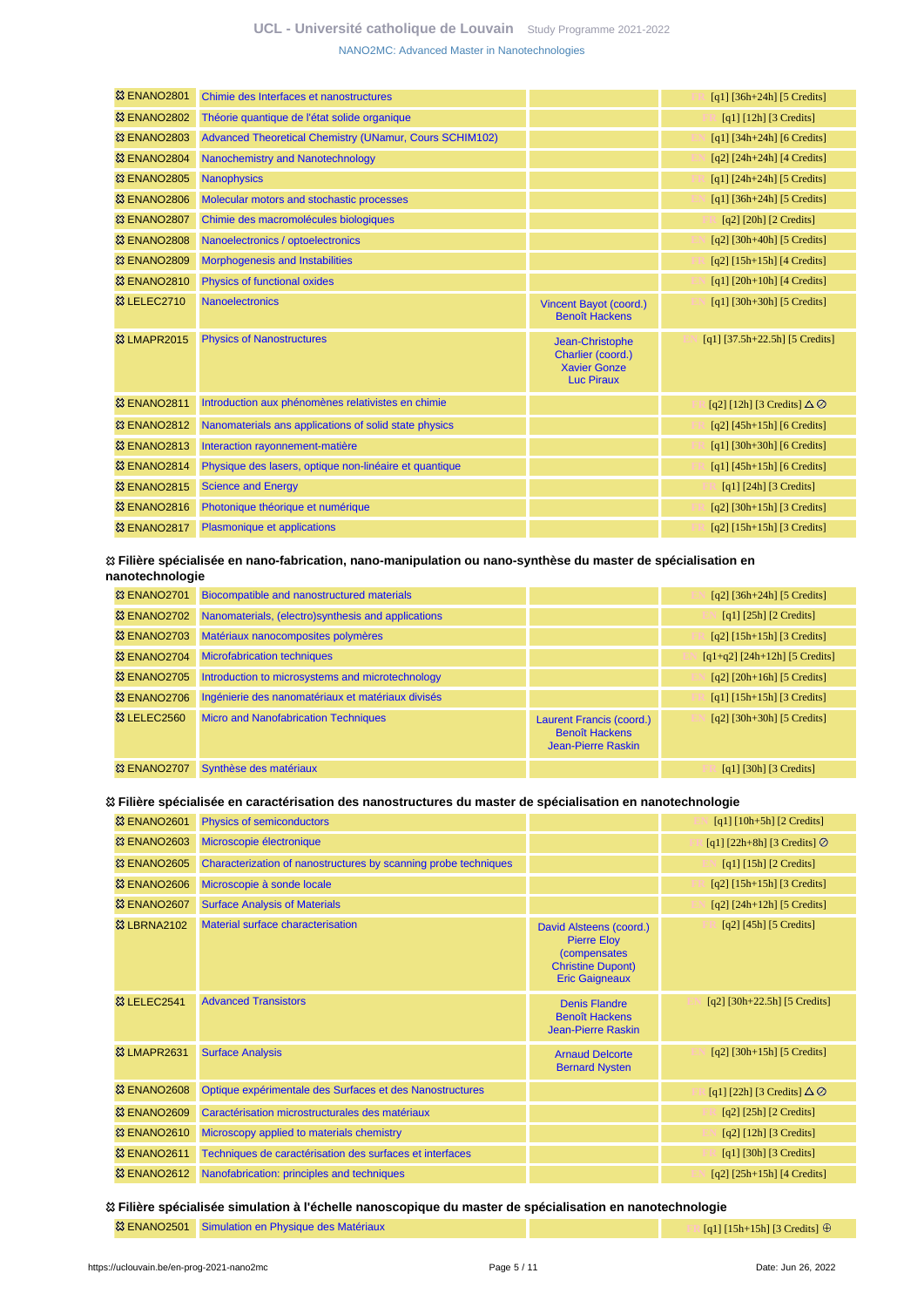## **UCL - Université catholique de Louvain** [Study Programme 2021-2022](https://uclouvain.be/en/study-programme) [NANO2MC: Advanced Master in Nanotechnologies](https://uclouvain.be/en-prog-2021-nano2mc.html)

| <b>&amp; ENANO2502</b> | Modélisation Moléculaire en Chimie                  |                                                                                | $\lceil q_1 \rceil \lceil 15h + 15h \rceil \lceil 3 \right]$             |
|------------------------|-----------------------------------------------------|--------------------------------------------------------------------------------|--------------------------------------------------------------------------|
| <b>&amp; ENANO2503</b> | <b>Quantum modelling of materials properties</b>    |                                                                                | $\lceil q_1 \rceil$ $\lceil 20h + 10h \rceil$ $\lceil 4 \right]$ Credits |
| <b>&amp; ENANO2504</b> | Modelling molecules and extended systems. Partim A  |                                                                                | $\lceil q_1 \rceil$ [30h] [3 Credits]                                    |
| <b>&amp; ENANO2505</b> | <b>Physics of Nanomaterials</b>                     |                                                                                | $\lceil q_1 \rceil$ $\lceil 20h + 10h \rceil$ $\lceil 4 \right]$ Credits |
| <b>&amp; ENANO2506</b> | Approches computationnelles des états de la matière |                                                                                | $[q1]$ [36h+24h] [5 Credits]                                             |
| <b>&amp; LMAPR2451</b> | Atomistic and nanoscopic simulations                | Jean-Christophe Charlier<br><b>Xavier Gonze</b><br><b>Gian-Marco Rignanese</b> | $[q2]$ [30h+30h] [5 Credits]                                             |
| <b>&amp; ENANO2507</b> | Compléments de Chimie quantique                     |                                                                                | [q2] [12h] [3 Credits] $\oplus$                                          |
| <b>&amp; ENANO2602</b> | Spectroscopy of materials                           |                                                                                | $\lceil q_1 \rceil$ $\lceil 20h + 10h \rceil$ $\lceil 4 \right]$ Credits |

### **Cours au choix du master de spécialisation en nanotechnologie**

En fonction de sa formation préalable, l'étudiant peut suivre une formation générale de mise à niveau de 9 crédits maximum. Les étudiants suivent en outre de 10 à 22 crédits d'unités d'enseignement au choix dans leur option de spécialisation, ou éventuellement en dehors de celle-ci avec l'accord de leur conseiller.

| <b>&amp; ENANO2401</b>  | Interactions intermoléculaires                                               |                                                                                                                                                  | $[q2]$ [12h] [3 Credits]            |
|-------------------------|------------------------------------------------------------------------------|--------------------------------------------------------------------------------------------------------------------------------------------------|-------------------------------------|
| <b>&amp; ENANO2402</b>  | <b>Solid State Properties of Polymers</b>                                    |                                                                                                                                                  | $[q2]$ [24h+24h] [5 Credits]        |
| <b>&amp; ENANO2403</b>  | Micro- and Nanobiotechnology                                                 |                                                                                                                                                  | $[q2]$ [12h] [3 Credits]            |
| <b>&amp; ENANO2404</b>  | <b>Magnetic Resonance Imaging and Biomedical Nanotechnology</b>              |                                                                                                                                                  | $[q2] [48h+12h] [5 Credits]$        |
| <b>&amp; ENANO2406</b>  | Application des nanotechnologies au développement de nouveaux<br>médicaments |                                                                                                                                                  | $[q2]$ [10h] [1 Credits]            |
| <b>&amp; ENANO2407</b>  | <b>Molecular logic</b>                                                       |                                                                                                                                                  | $[q2]$ [25h] [2 Credits]            |
| <b>83 ENANO2408</b>     | <b>Microfluidics</b>                                                         |                                                                                                                                                  | $[q2]$ [22h+38h] [5 Credits]        |
| <b>&amp; ENANO2409</b>  | Introduction aux nanotechnologies                                            |                                                                                                                                                  | $[q1]$ [15h] [2 Credits]            |
| <b>8 ENANO2410</b>      | <b>Molecular and Biomolecular Engineering</b>                                |                                                                                                                                                  | $[q2]$ [24h+12h] [3 Credits]        |
| <sup>33</sup> ENANO2411 | Soft microrobotics                                                           |                                                                                                                                                  | $[q1+q2]$ [24h+36h] [5 Credits]     |
| <sup>33</sup> ENANO2413 | Protéomique                                                                  |                                                                                                                                                  | $[q1]$ [10h+20h] [3 Credits]        |
| <b>83 ENANO2414</b>     | Introduction à la matière molle et aux systèmes complexes                    |                                                                                                                                                  | $[q1]$ [30h] [4 Credits]            |
| <sup>33</sup> ENANO2415 | Physics of magnetic materials                                                |                                                                                                                                                  | $[q2]$ [20h+10h] [4 Credits]        |
| <b>&amp; ENANO2416</b>  | <b>Nanotechnologies</b>                                                      |                                                                                                                                                  | [q2] [12h] [3 Credits] $\Delta$     |
| <b>&amp; LBRNA2202</b>  | Nano-biotechnologies                                                         | <b>Yves Dufrêne</b>                                                                                                                              | $[q2]$ [30h] [3 Credits]            |
| <b>83 LELEC2550</b>     | Special electronic devices                                                   | <b>Vincent Bayot</b>                                                                                                                             | $[q1]$ [30h+15h] [5 Credits]        |
| <b>83 LELEC2895</b>     | Design of micro and nanosystems                                              | <b>Laurent Francis</b>                                                                                                                           | $[q1]$ [30h+30h] [5 Credits]        |
| <b>&amp; LMAPR2012</b>  | Macromolecular Nanotechnology                                                | <b>Sophie Demoustier</b><br><b>Karine Glinel</b><br><b>Karine Glinel</b><br>(compensates Jean-<br><b>François Gohy)</b><br><b>Bernard Nysten</b> | $[q2]$ [45h+15h] [5 Credits]        |
| <b>83 LMAPR2471</b>     | Transport phenomena in solids and nanostructures                             | Jean-Christophe Charlier<br><b>Luc Piraux</b>                                                                                                    | $[q2]$ [30h+30h] [5 Credits]        |
| <sup>3</sup> LPHYS2245  | <b>Lasers physics</b>                                                        | <b>Clément Lauzin</b>                                                                                                                            | $[q2]$ $[22.5h+7.5h]$ $[5$ Credits] |
| <sup>3</sup> LBIRC2130A | Integrated project of chemical analysis and chemometrics -<br>chemometrics   | <b>Vincent Baeten</b><br><b>Christine</b><br>Dupont (coord.)<br><b>Bernadette Govaerts</b><br>Aurélien vander Straeten                           | $[q1]$ [30h+15h] [4 Credits]        |
| <sup>33</sup> LBRNA2201 | Principles in heterogeneous catalysis                                        | <b>Eric Gaigneaux</b>                                                                                                                            | $[q1]$ [52.5h] [5 Credits]          |
| <b>83 LSTAT2310</b>     | Statistical quality control.                                                 | <b>Bernard Francq</b>                                                                                                                            | $[q1]$ [15h+5h] [4 Credits]         |
| <b>&amp; ENANO2418</b>  | Physical chemistry of interfaces                                             |                                                                                                                                                  | $[q2]$ [20h+10h] [3 Credits]        |
| <b>&amp; ENANO2419</b>  | <b>Organic photochemistry</b>                                                |                                                                                                                                                  | $[q2]$ [12h] [3 Credits]            |
| <b>© ENANO2420</b>      | Physics of materials for energy                                              |                                                                                                                                                  | $[q1]$ [30h] [4 Credits]            |
|                         |                                                                              |                                                                                                                                                  |                                     |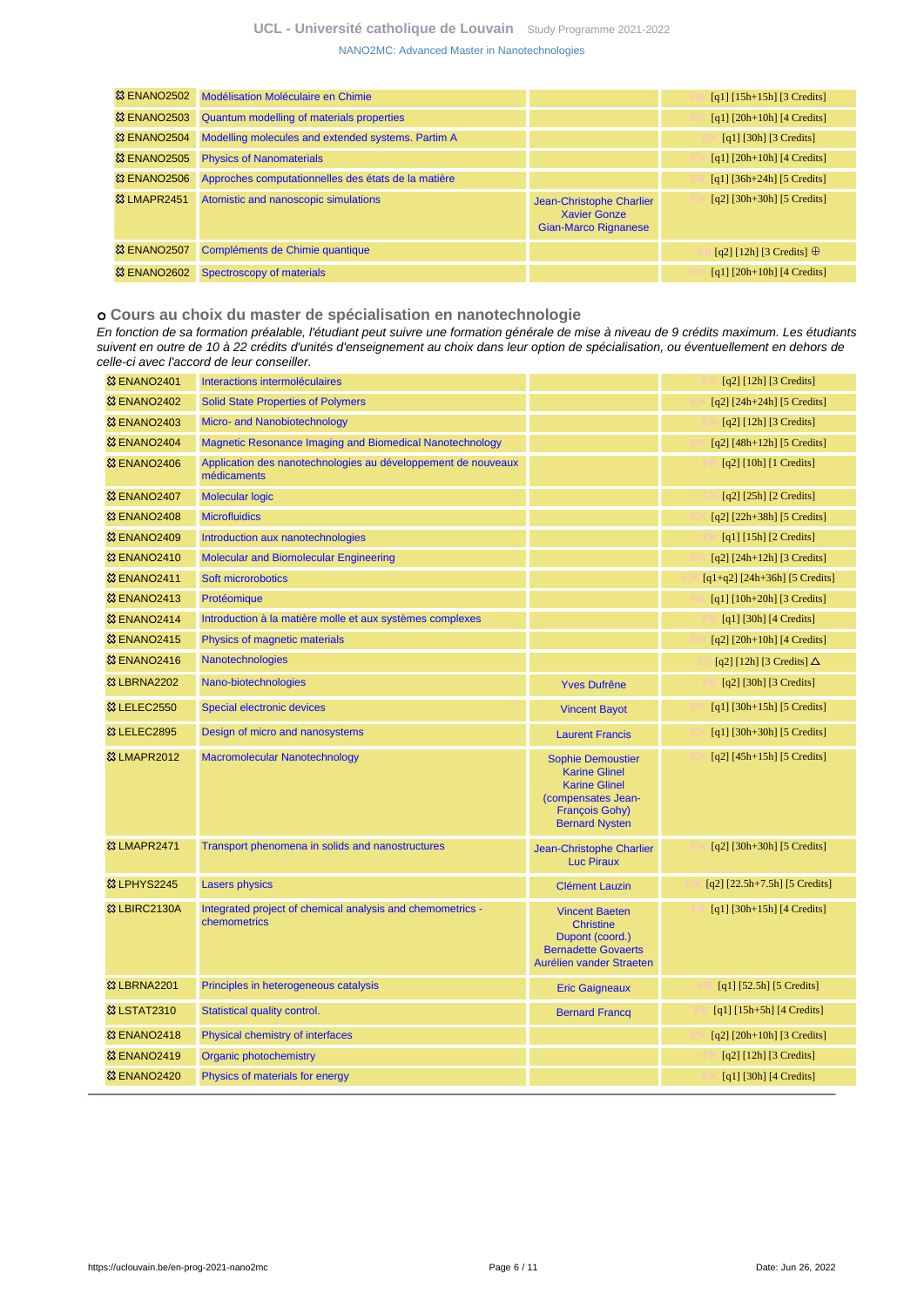# <span id="page-6-0"></span>**The programme's courses and learning outcomes**

For each UCLouvain training programme, a [reference framework of learning outcomes](https://uclouvain.be/en-prog-2021-nano2mc-competences_et_acquis.html) specifies the the skills expected of every graduate on completion of the programme. Course unit descriptions specify targeted learning outcomes, as well as the unit's contribution to reference framework of learning outcomes.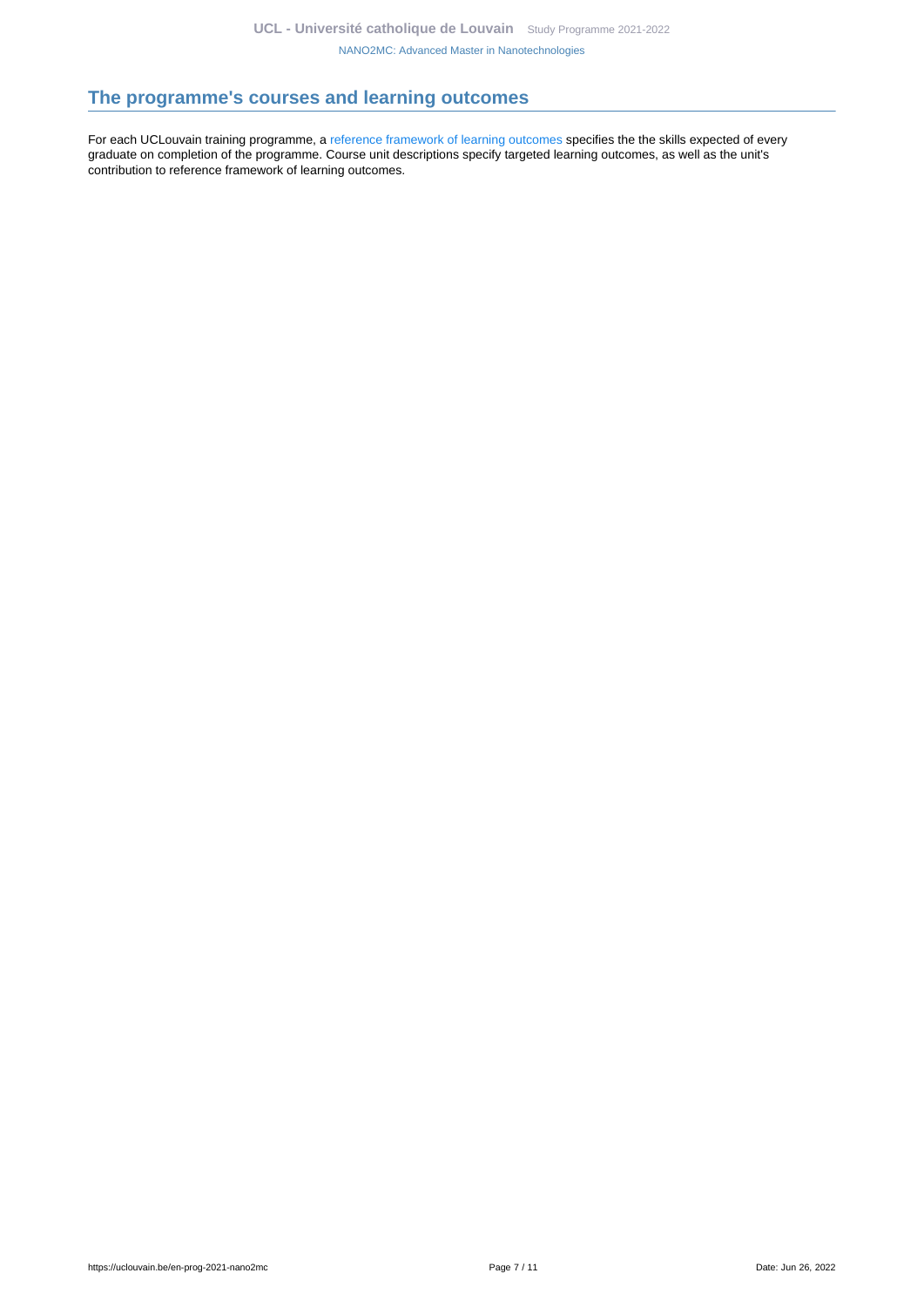## **NANO2MC - Information**

# <span id="page-7-1"></span><span id="page-7-0"></span>**Access Requirements**

In the event of the divergence between the different linguistic versions of the present conditions, the French version shall prevail. Decree of 7 November 2013 defining the landscape of higher education and the academic organization of studies. The admission requirements must be met prior to enrolment in the University.

**In the event of the divergence between the different linguistic versions of the present conditions, the French version shall prevail.**

### SUMMARY

- [General access requirements](#page-7-2)
- [Specific access requirements](#page-7-3)

# <span id="page-7-2"></span>**General access requirements**

Subject to the general requirements laid down by the academic authorities, admission to the specialized Master's degree programme will be granted to students who fulfil the entry requirements for studies leading to the award of a Master's (second-cycle) degree and who hold a second-cycle diploma, degree, certificate or other qualification issued within or outside the French Community of Belgium, or whose prior learning or experience has been accredited by the Examination Board as being equivalent to at least 300 credits.

# <span id="page-7-3"></span>**Specific access requirements**

#### Specific Admission Requirements

In accordance with the decree of 31 March 2004 on higher education, encouraging the integration of higher education and financing universities within Europe, the general admission conditions are set out on the website « Conditions d'admission - Masters de spécialisation : https://uclouvain.be/fr/etudier/inscriptions/conditions-masters-specialisation.html

The specific admission conditions to this program are as follows :

1) Access to the Advanced Master in Nanotechnology is unconditional for holders of a Master's degree of at least 120 credits in study area No.19 of the Sciences de l'Ingénieur : Master in Engineering (ir.) awarded by the French-speaking community of Belgium, as well as holders of a similar degree awarded by the Dutch-speaking community of Belgium.

2) Access to the Advanced Master in Nanotechnology is conditional for holders of a Master's degree with at least 120 credits in study areas No.18 in Agronomy and Bioengineering, No. 17 in Science, and No. 15 in Biomedicine and Pharmacy, as well as holders of the degree of Master in Management in the study area No. 10 of Economics and Management awarded by the French-speaking community of Belgium, as well as holders of a similar degree awarded by the Dutch-speaking community of Belgium.

3) Access to the Advanced Master in Nanotechnology is conditional for holders of a Master's degree other than those listed in 1) and 2), as well as holders of a second cycle foreign degree of at least 300 credits. The enrolment procedure is identical to that in 2).

Applications received will be subject to scrutiny by the program committee with a view to admission. The admission application should contain the following items : a letter of motivation, copy of the Master's degree or a document listing successful completion of the program and courses taken. A maximum of 15 credits of prerequisites may be imposed on candidates covered by points 2) and 3).

### **Personalized access**

All Masters (apart from Advanced Masters) are also accessible on application, especially on validation of experience (VAE).

**Prérequis :**

sur dossier

> En savoir plus

### Accessible to adults

All Masters (apart from Advanced Masters) are also accessible on application, especially on validation of experience (VAE).

Those who do not have a Master's degree in civil engineering awarded by the French-speaking Community of Belgium should submit an admission application to the committee responsible for the Master's (see Contact).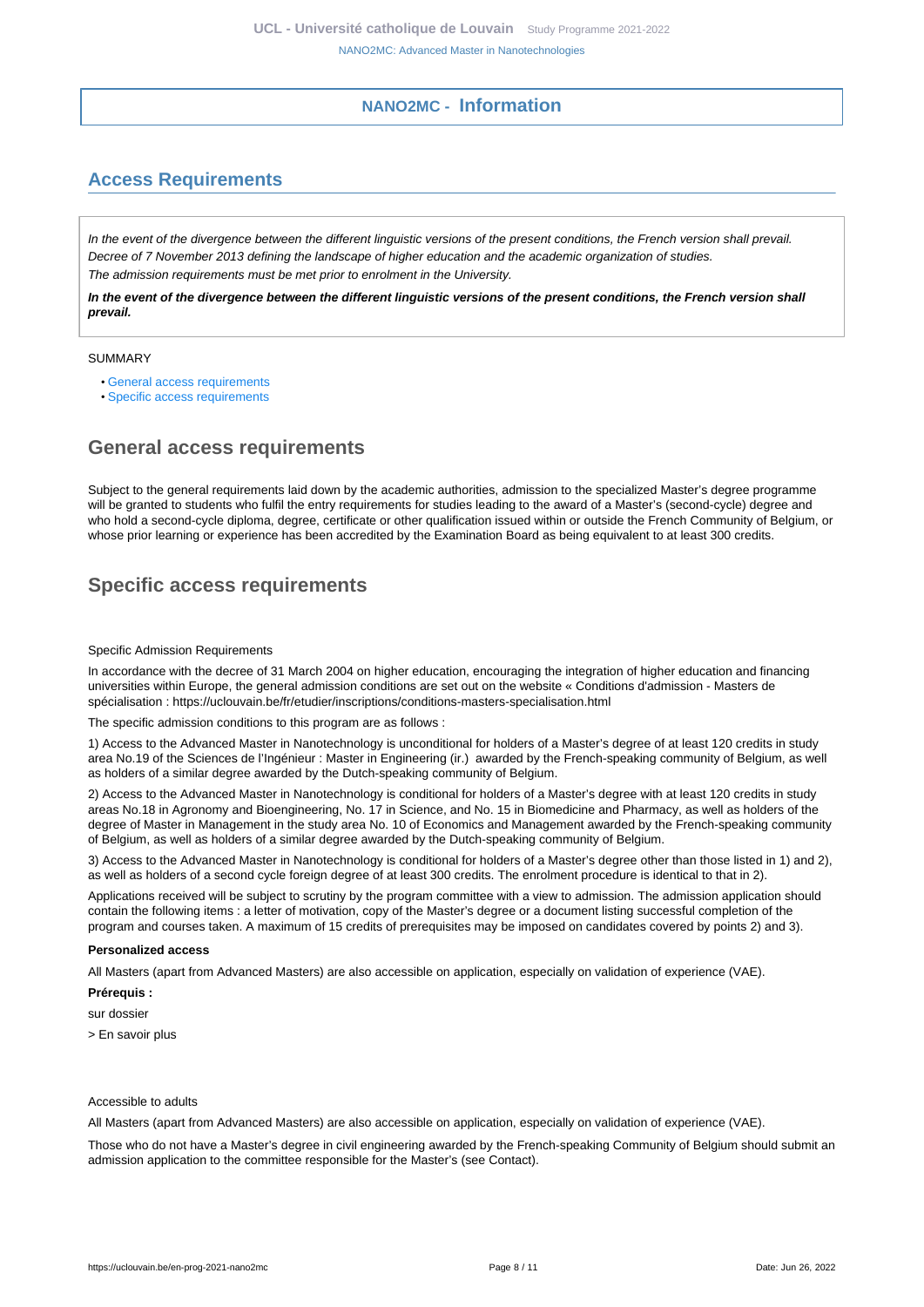# <span id="page-8-0"></span>**Teaching method**

The Advanced Master in Nanotechnology is a resolutely multidisciplinary program, the objective of which is to train students in both theoretical, and experimental and applied approaches in the field of nanotechnology.

By its structure of leaving a very wide choice of courses, this program allows students to construct a program to suit them and their personal needs.

To minimise students' travelling, distance-learning (video-learning) accompanied by supervision will be progressively established.

A variety of the learning structures and scientific approaches is provided by the inter-university organisation of the program.

# <span id="page-8-1"></span>**Evaluation**

**The evaluation methods comply with the [regulations concerning studies and exams](https://uclouvain.be/fr/decouvrir/rgee.html). More detailed explanation of the modalities specific to each learning unit are available on their description sheets under the heading "Learning outcomes evaluation method".**

The learning activities are evaluated accordiing to the regulations in force at the university (see the examination regulations), viz. written and oral examinations, laboratory examinations, individual or group assignments, public presentations of projects, thesis.

# <span id="page-8-2"></span>**Mobility and/or Internationalisation outlook**

To allow access to the Master's program to non-French speaking students, a major part of the program will be given in English.

Most of the laboratories of the teachers involved in the Master's program belong to European networks of excellence (FAME, SINANO, NANOSIL, ...), and international research programs.

# <span id="page-8-3"></span>**Possible trainings at the end of the programme**

The Advanced Master in Nanotechnology is intended in particular for holders of a degree in civil engineering, bioengineering, a master's in biology, chemistry, physics, biomedical science or management, wishing to specialise in this field, or advance their training in it. It is characterised by a global approach to the field of nanotechnology, and offers a deliberately multidisciplinary program.

The program is organised conjointly by six universities : FPMs, FUNDP, UCL, ULB, ULg et UMH; the courses are given in these universities. The research work is carried out in one of the laboratories of these universities which is active in the fild of nanotechnology.

These laboratories are members of the Walloon association of nanotechnology (NanoWal). This association also includes research centres and companies active in this field. The students taking the Master's will also have the opportunity to study and carry out research in a resolutely multidisciplinary environment in laboratories which have a strong tradition of collaboration.

With its training and research components, the Advanced Master in Nanotechnology also prepares students for the PhD program. Most of the teachers involved in the Master's are members of the thematic doctoral school MAIN (Science et Ingénierie des Matériaux, des Interfaces et des Nanostructures) which can supervise students wishing to do a PhD.

# <span id="page-8-4"></span>**Contacts**

## **Curriculum Management**

Entity Denomination [\(BSMA\)](https://uclouvain.be/repertoires/entites/bsma) [\(IMCN\)](https://uclouvain.be/repertoires/entites/imcn) Acronym BSMA

Structure entity Structure entity SST/IMCN/BSMA

Sector Sector Sector Sciences and Technology [\(SST\)](https://uclouvain.be/repertoires/entites/sst) Postal address Croix du Sud 1 - bte L7.04.02 1348 Louvain-la-Neuve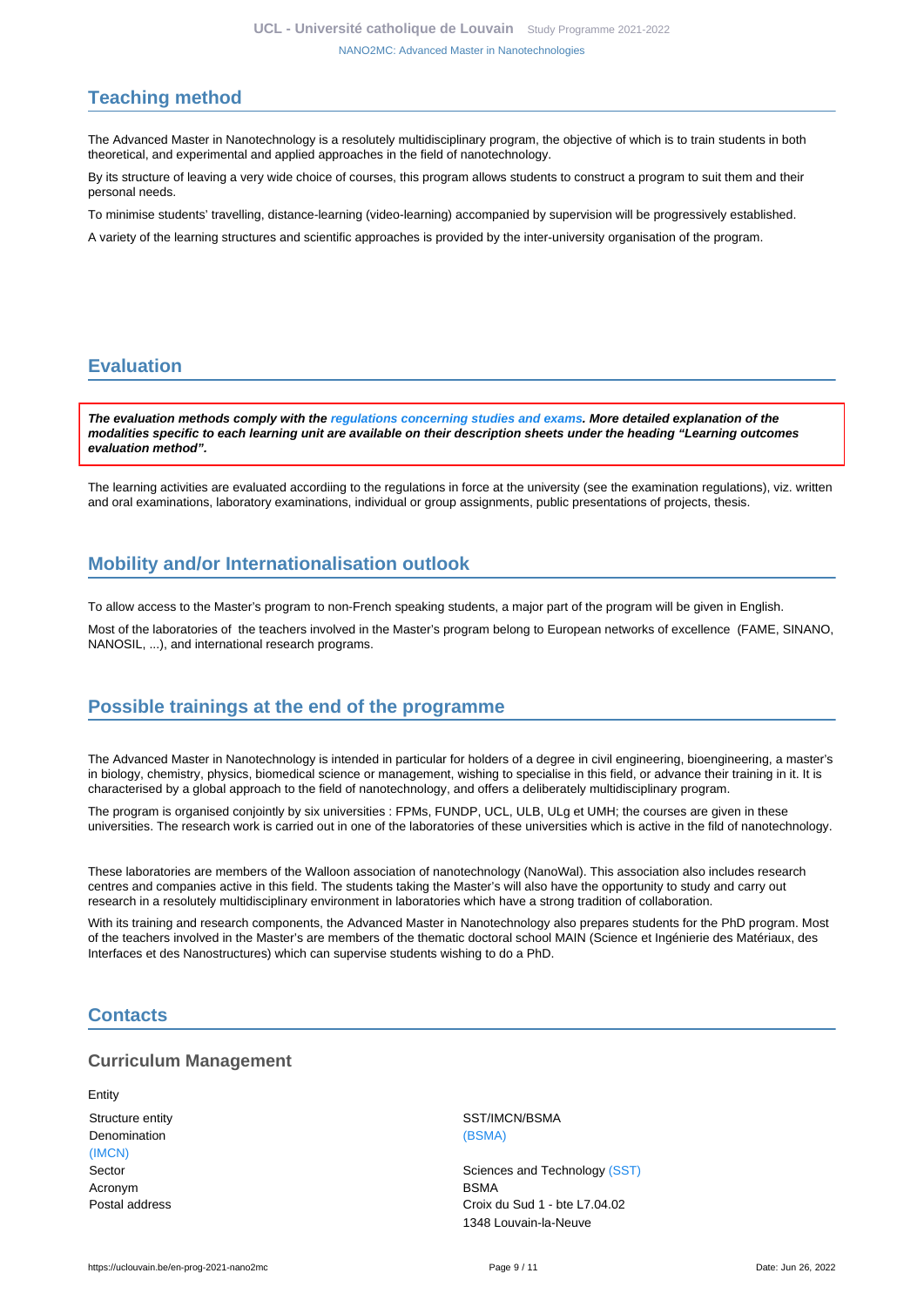Academic supervisor: [Bernard Nysten](https://uclouvain.be/repertoires/bernard.nysten)

### Jury

- Président du Jury: [Bernard Nysten](https://uclouvain.be/repertoires/bernard.nysten)
- Secrétaire du Jury: [benoit.champagne@unamur.be](https://uclouvain.be/mailto:benoit.champagne@unamur.be)